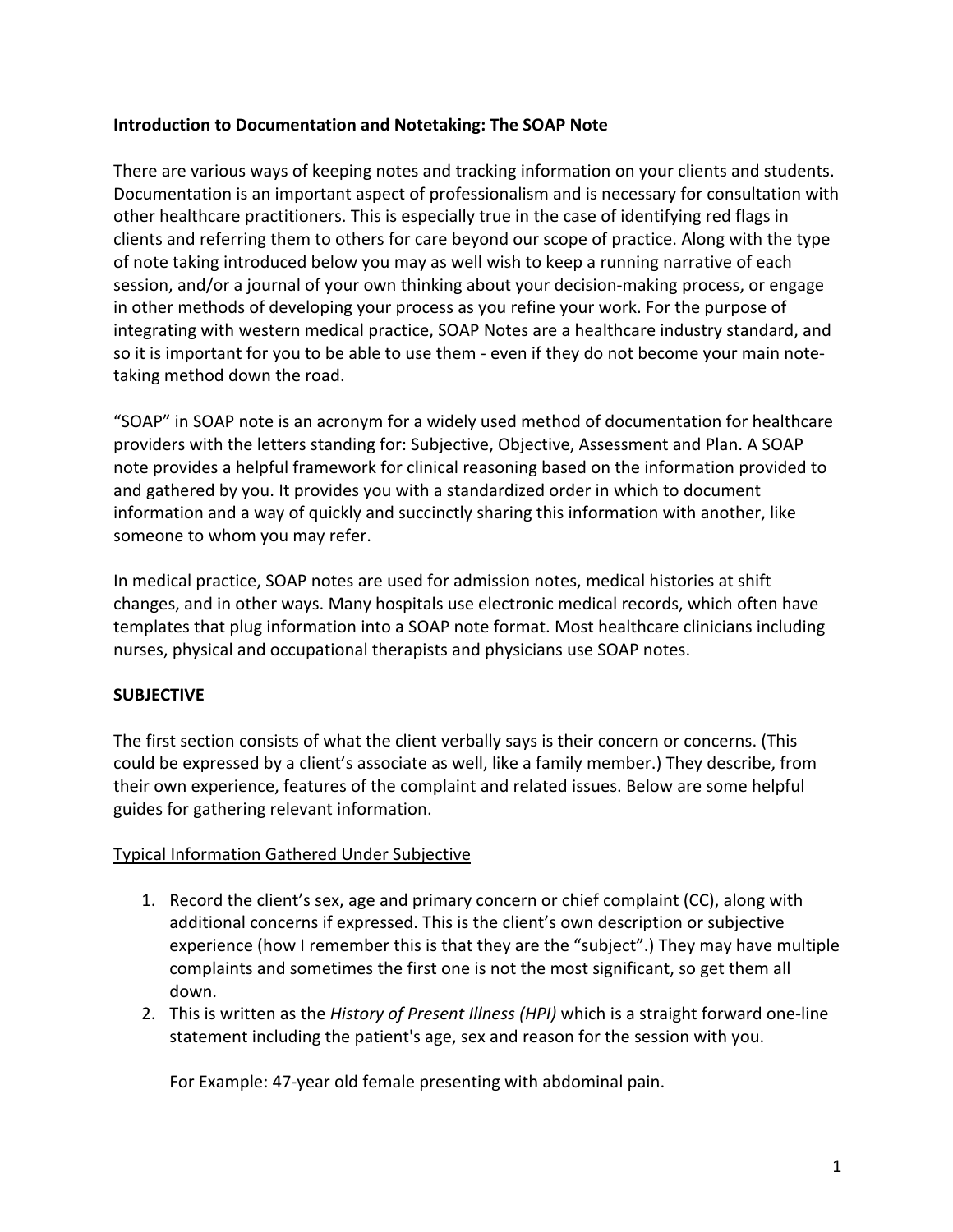Next have your client elaborate on their chief complaint. Their description of their experience of it, in this context is called a **symptom.** An acronym often used for organizing these details is "OLDCARTS":

- Onset: When did the CC begin?
- Location: Where is the CC located?
- Duration: How long has the CC been going on for?
- Characterization: How does the patient describe the CC? (sharp or dull pain, etc.)
- Alleviating and Aggravating factors: What makes the CC better? Worse?
- Radiation: Does the CC move or stay in one location?
- Temporal pattern: Is the CC worse (or better) at certain times of the day?
- Severity: Using a scale of 1 to 10, 1 being the least, 10 being the worst, how does the patient rate the CC? This is instead sometimes "Symptoms Associated", like sweating, brusing, etc.
- 3. Check your Intake Form regarding historical information about:
	- Pertinent medical conditions and surgeries with dates
	- Pertinent family history
	- Pertinent s history such as employment, drug and alcohol use, etc.
	- Current medications (name, dose, route, how often) and/or herbal or other supplements.

# **OBJECTIVE**

The objective component in a medical setting will include vital signs like pulse, temperature, and blood pressure, as well as lab diagnostic results like x-rays, MRIs and lab reports. Measurements like height and weight are taken, and any other examination facts like swelling or skin color (paleness, rashes, bruising) that can be objectively observed. This could also include review of information shared from other healthcare providers.

This is an area that we, as yoga therapists, can include our observations of the physical and energetic domains. Questionnaires and scales on which a client can record their answers, such as from a *dosha* quiz can also be included here. If you set up an area of increase such as range of motion testing, strength (how long one can hold a position such as chair pose), repetitions, or the like, you can record starting point and later results here as well. This of this as the place for signs that can be measured. A **sign,** as distinguished from a symptom, is any objective evidence of disease or state of imbalance. (A **symptom** is a phenomenon experienced by the affected individual, while a **sign** is a phenomenon detected by someone other than that individual.)

We also note physical observations like swelling or bruising. At times, clients arrive with medical reports so this information is recorded here as well.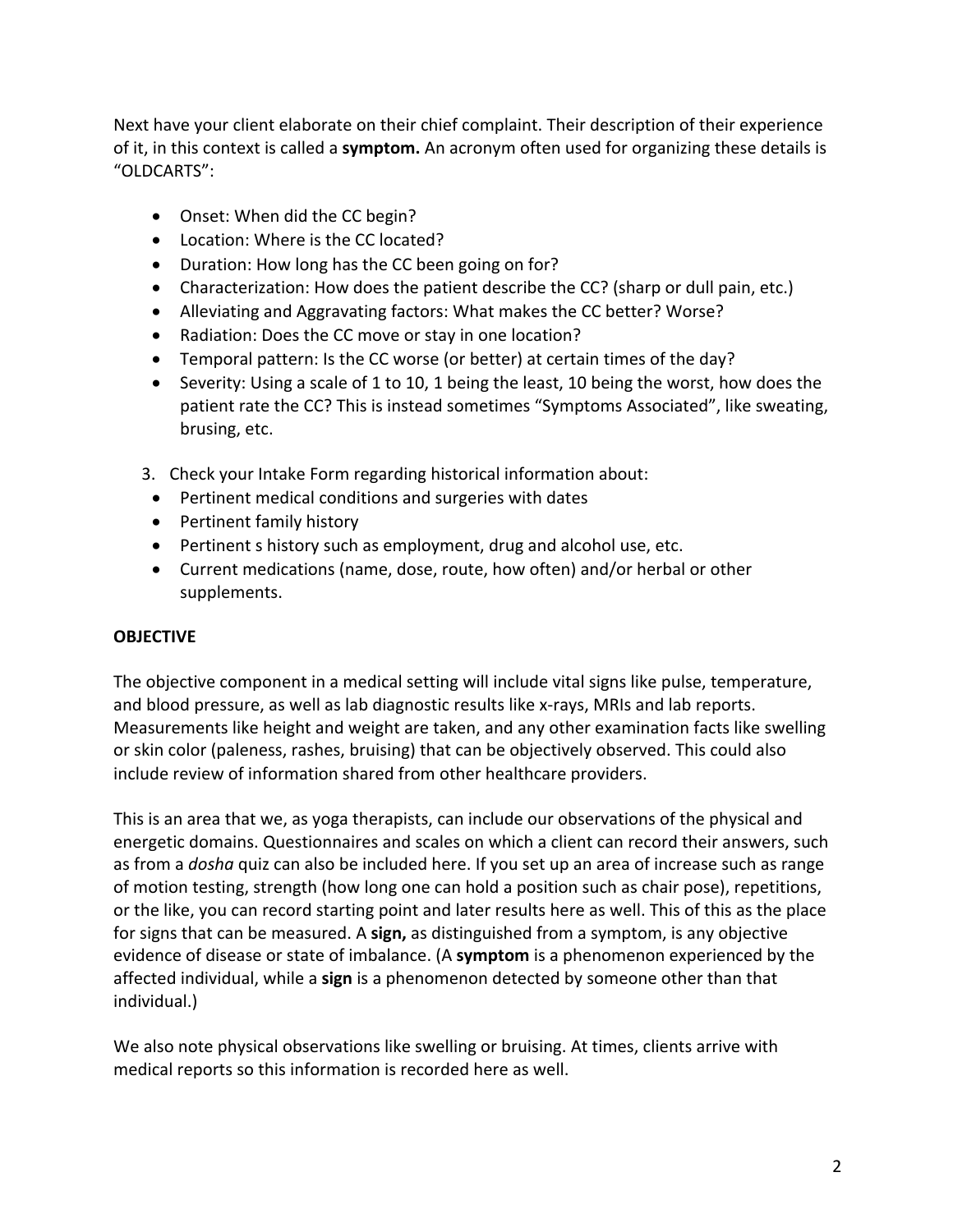### **ASSESSMENT**

This section records our synthesis of the subjective and objective evidence given above allowing us to arrive at an analysis of the things in play that are contributing to and creating in whole, or in part, the presenting problem or problems.

In some instances, there may be one clear thing. At other times, a client may have several concerns. There are times where a definitive recognition of the problem's features or source(s) cannot as yet be made. When more than one factor is in play, these should all be included in the process of assessment.

In the western medical system, the assessment is the diagnosis of the patient's condition. It is arrived at through a process of supposition and elimination based on the knowledge base of this system. This process seeks to yield a name as a cause of the chief complaint. These are listed in order of importance from most likely to least likely each having its own thought process. Consideration of harm to the patient is also made. (Think *House*.  $\odot$ ) In western medicine, this process if called **differential diagnosis**. It is the distinguishing of a particular disease or condition from others that present similar clinical features. It results in a list of possibilities: conditions or diseases that could be causing the symptoms. After developing a differential diagnosis, a physician may then ask for additional tests to rule out specific conditions or diseases in order to arrive at a final diagnosis. There may be other complaints as well for which this process may be repeated.

**For the practice of yoga therapy, we identify causative factors and recognize imbalances derived from** *our own knowledge base***. We discover or detect and identify determining factors of imbalances in our clients in relation to the manifest concern or presenting condition.** 

Using the Interactive Assessment Guide for SYMT we can discern which activities would be useful to the client's chief complaint or complaints and assess accordingly. In terms of ruling out, by consulting our red flags resources we can ascertain whether or not the client should be referred to their primary care provider (PCP) prior to working with us or at the same time as working with us. Remember the maxim, "when in doubt, refer out!"  $\odot$ 

# **PLAN**

Like the name implies, this is what you plan to do to help the client with their condition(s) and/or concern(s). In western medicine this may include:

- laboratory and/or radiological tests to resolve any diagnostic ambiguities (and ideally next steps if positive or negative.)
- medications ordered
- treatments performed (ex. minor surgery)
- patient referrals
- patient disposition (home care, bed rest, days excused from work, admission to hospital